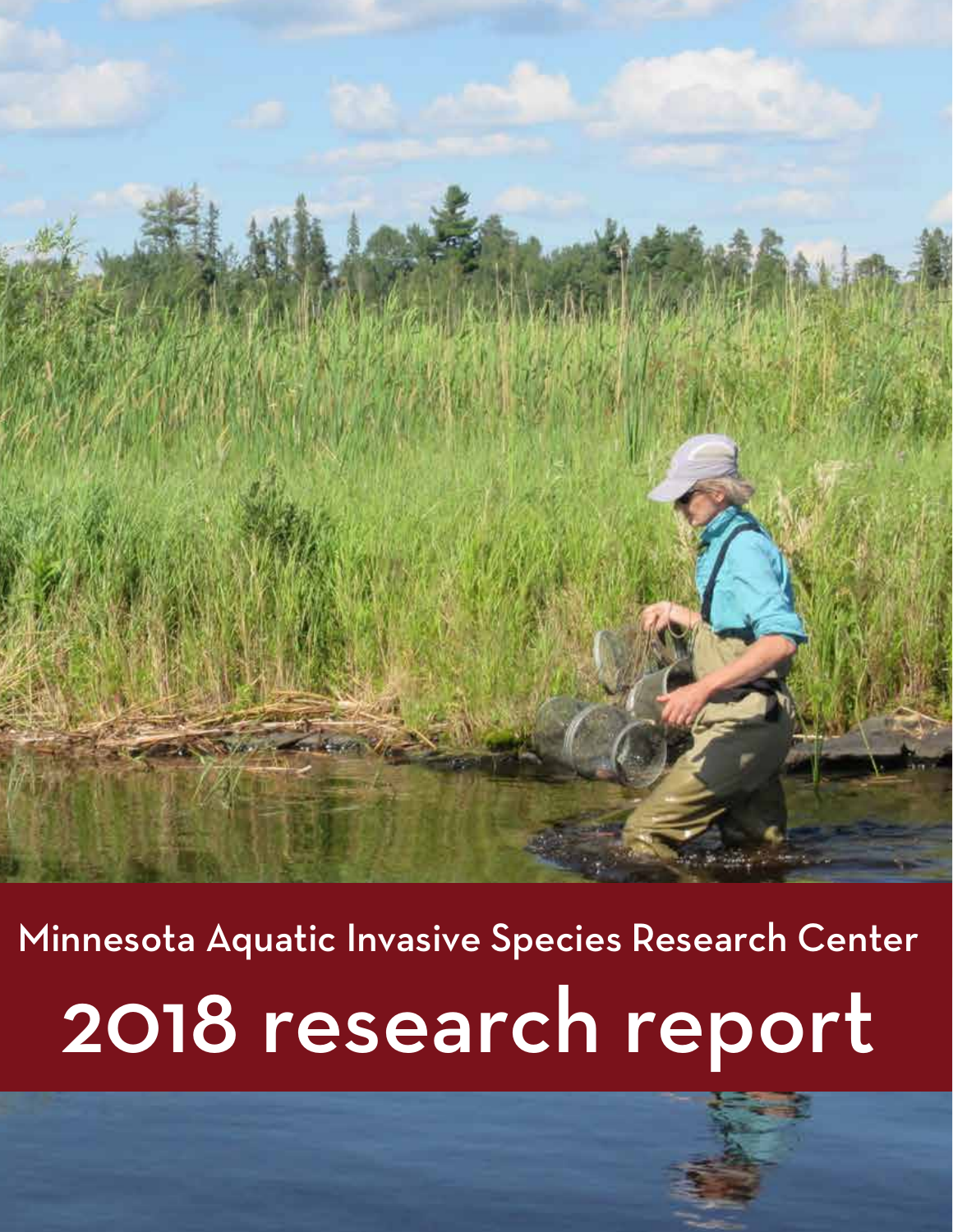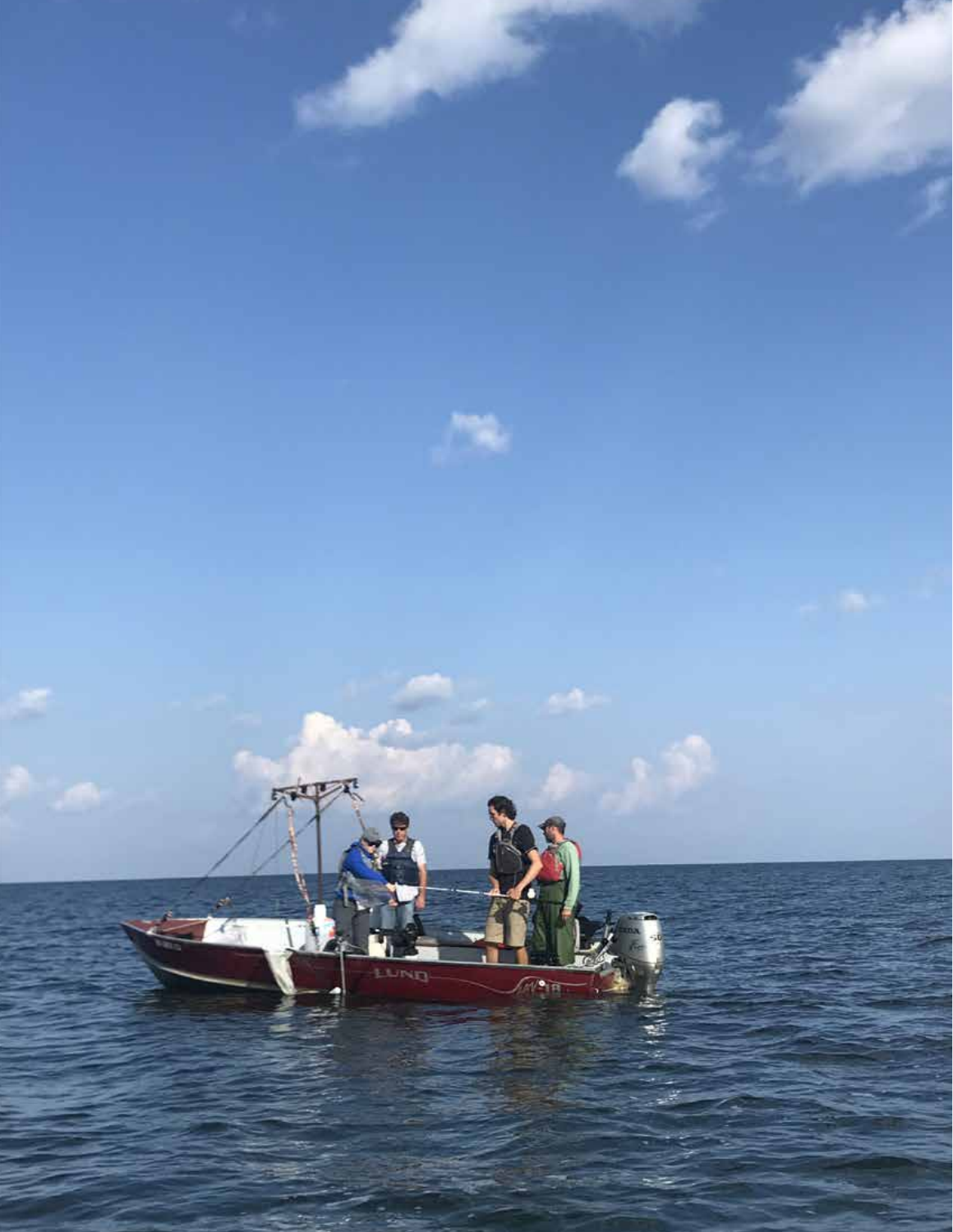# What a year!

Dear friends,

2018 was an exciting year at the Minnesota Aquatic Invasive Species Research Center! We started the year by receiving 20 submissions to our 2018 Request for Proposals, a new record. We funded seven new projects, including evaluating the efficacy of copper-based control on zebra mussels, an economic analysis of ecosystem services as they relate to common carp, creating a new tool for eDNA collection, research into the genetic control of common carp, and more.

Over the summer, we conducted our biannual Research Needs Assessment, and collected input from over 400 stakeholders. This process directly informed our 2019 Request for Proposals, which will allow us to fund projects starting in July 2019. We hosted 270 lakeshore association members, agency representatives, researchers, and concerned members of the public at our fifth annual AIS Research and Management Showcase in September (Missed it? Save the date for next year: Sept. 18, 2019).

Throughout the year, one of the most frequent questions that I am asked is "can we really do anything about aquatic invasive species?" It's a big question, but it's also one of my favorites because it's why we're here. MAISRC is working with researchers and stakeholders across the state, region, and world to find solutions to AIS, and I can honestly say that there is reason for hope.

At the core of our approach is the idea that we find better solutions more quickly when we work together. Our successes and opportunities are bolstered by the active engagement of local governments, management agencies, property owners, non-profit organizations, lake service providers, and citizens. The experience, knowledge, and energy that you bring to the table are an important part of the work that we do, and I want to thank you for being a part of this effort.

I'm pleased to share with you this Research Report for 2018 that highlights some of MAISRC's accomplishments over the last year. We've made significant strides in the prevention, detection, and control of AIS in Minnesota and see tremendous opportunity and hope for the future. If you want to learn more, there's a lot more where this came from at www.MAISRC.umn.edu.

As we move into the new year, I ask that you continue to be an ambassador for AIS research and help us have an even greater impact on the health and vibrancy of Minnesota's lakes, rivers, and wetlands. Thank you for your dedication and I'll see you out on the lake in 2019.

villagape

Dr. Nicholas Phelps Director, Minnesota Aqua�c Invasive Species Research Center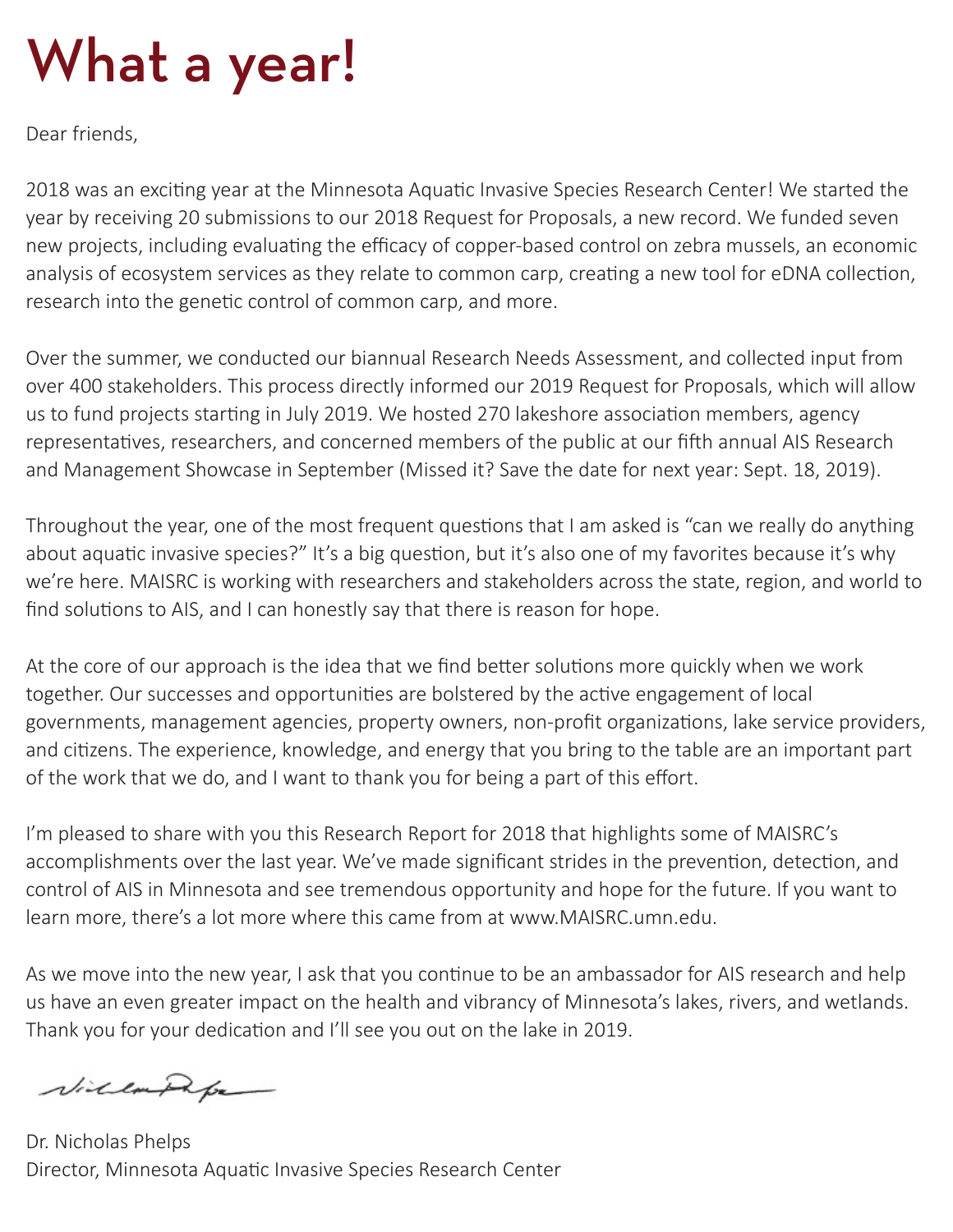## Invasive plants

- Found that mechanical and algaecide treatments greatly reduced starry stonewort biomass, but that their star-shaped bulbils, which can regenerate into new plants, remained viable after treatment. This reinforces the importance of a multi-pronged approach to starry stonewort control
- Found evidence of hybrid vigor and competitive advantage in hybrid watermilfoil, and sampled lakes around the state to genetically identify hybrid milfoil populations
- Launched laboratory experiments to test the effectiveness of different algaecides and herbicides on starry stonewort
- Conducted field work to better understand the phenology of starry stonewort to guide the timing of management

### $\oplus$  Big win:

MAISRC researchers published new recommendations for treating invasive Phragmites which will help managers, agencies, and other groups respond to the spread of this damaging wetland plant. Find them at www.maisrc.umn.edu/phragmites.

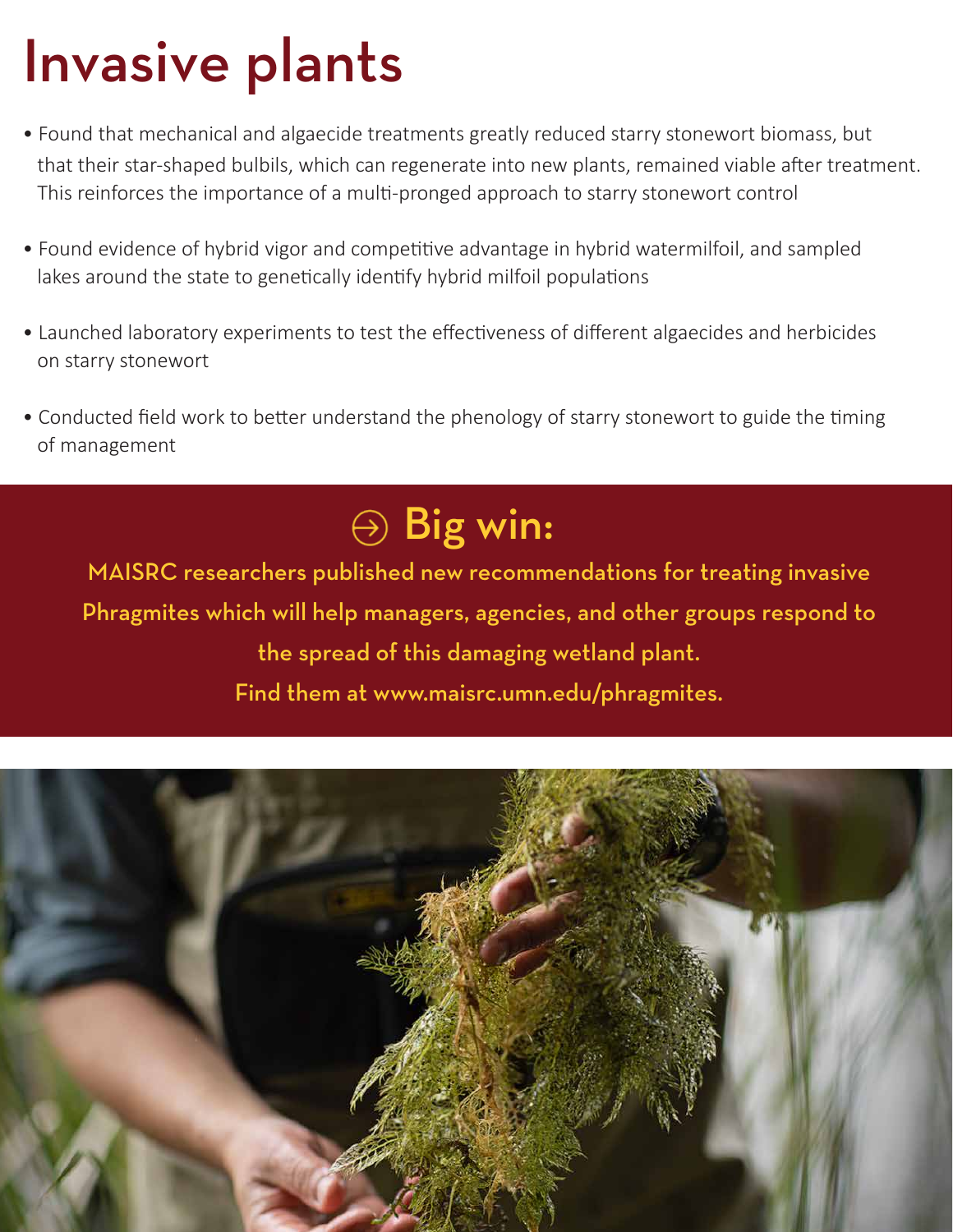### Invasive invertebrates

- Evaluated fishing gear to determine what is most high-risk for accumulating spiny waterflea and found that gear that is pulled through the water is riskier than stationary equipment such as anchor lines
- Completed a predictive risk model for zebra mussels and starry stonewort to inform decision-making and prioritize prevention activities for all Minnesota lakes
- Identified where on a boat zebra mussels may be hiding to recommend decontamination techniques and watercraft redesign options
- Completed a draft of the zebra mussel genome and are now scaffolding the assembly to search for genes that could be targeted for control
- Sampled fish, macroinvertebrates, and zooplankton and found that walleye in their first year grow more slowly in lakes invaded by zebra mussels and spiny waterflea than in uninvaded lakes



This summer, MAISRC released an important white paper outlining treatment options for the eradication of limited-scale zebra mussel infestations at various water temperatures.

Find the paper at z.umn.edu/zebramussels.

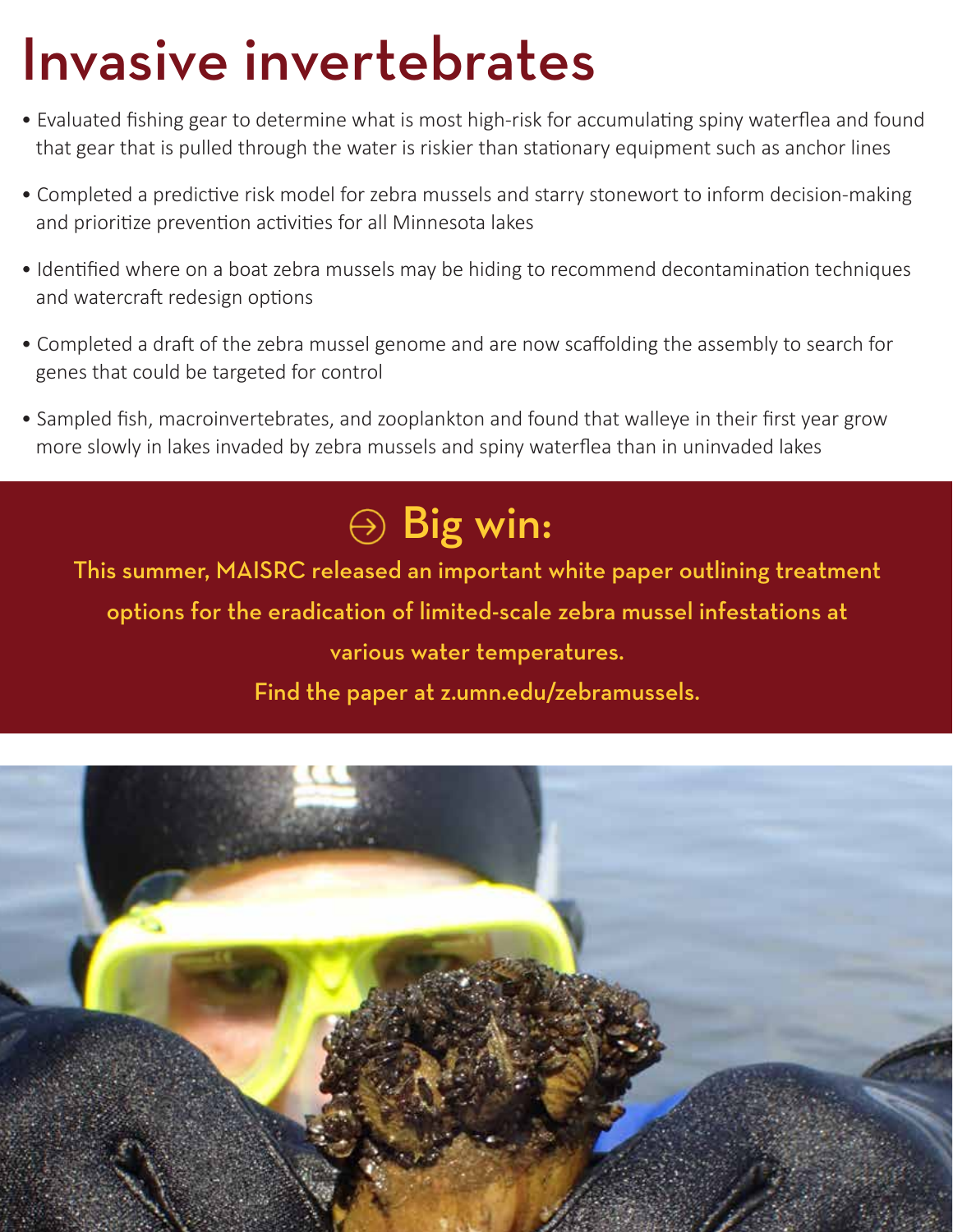# Invasive fish

- Completed first-of-their-kind controlled experiments and confirmed that bluegills could be harnessed to reduce common carps' reproductive success
- Evaluated the acoustic deterrent system installed at Lock and Dam 8 to prevent the upstream spread of Asian carp in the Mississippi River
- Found that common carp do not have the ability to avoid bait that contains toxins, a precursor to using the bait-and-switch method for control
- Developed state-of-the-art carp transgenesis capabilities in our Containment Lab so researchers have year-round access to young carp embryos for research into developing a synthetic barrier to reproduction that will lead to sterile offspring

### $\oplus$  Big win:

MAISRC confirmed the presence of Carp Edema Virus for the first time in Minnesota. We are learning more about this virus, along with Koi Herpes Virus, and considering their potential as biocontrol agents for carp. Learn more about this at www.maisrc.umn.edu/khv-faqs.

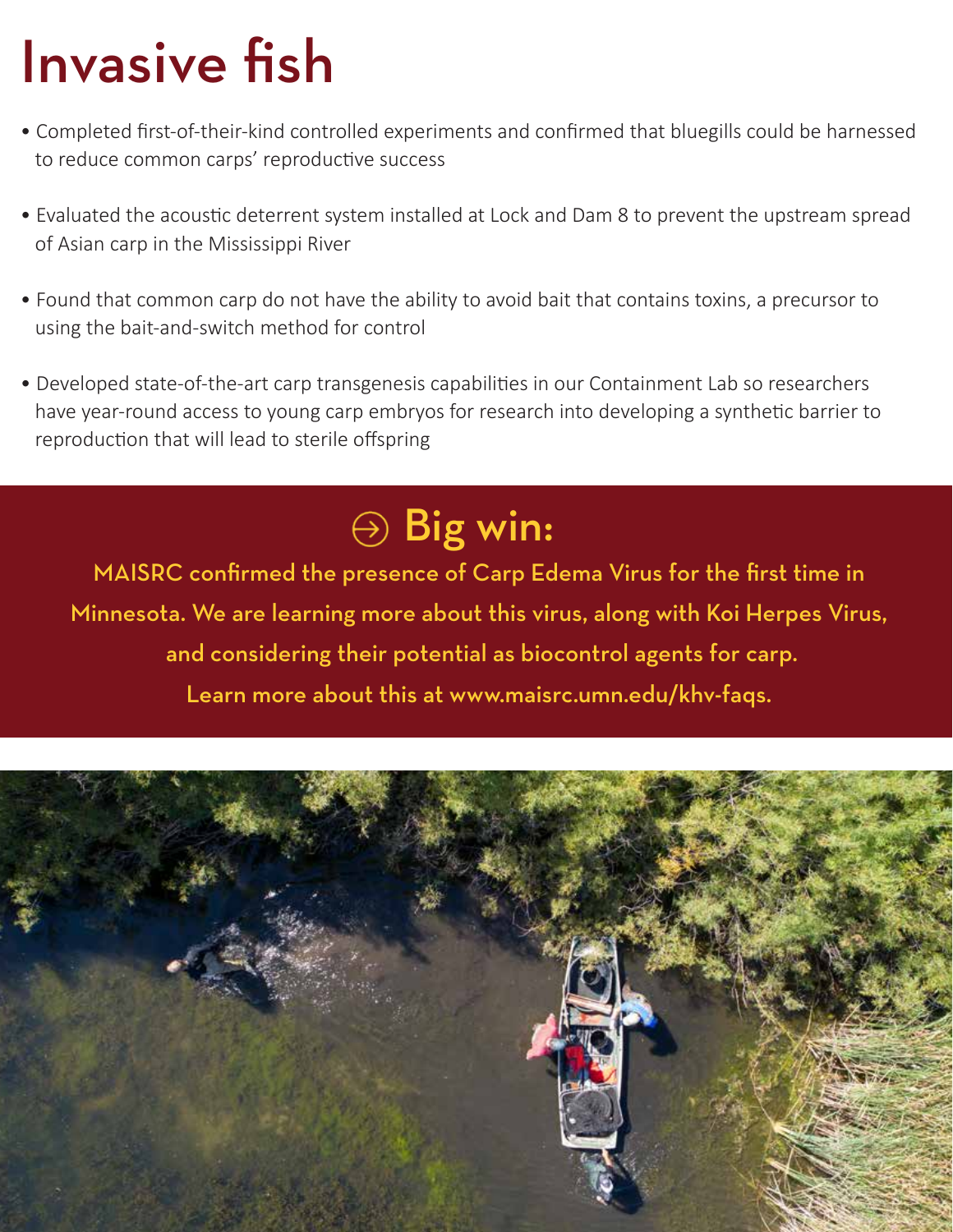# Outreach

- Engaged hundreds of volunteers for Starry Trek, a statewide search for starry stonewort and other invasive species. The event resulted in the detection of starry stonewort, zebra mussels, and Eurasian watermilfoil in three different lakes, which is critical to enable rapid response
- Published 19 peer-reviewed scientific papers, on topics such as zebra mussel control, common carp management, using pathogens against Eurasian watermilfoil, treating starry stonewort, and more
- Had our research and outreach programs featured in nearly 100 news stories around the state and country and created six videos highlighting our research impacts
- Pilot-tested the AIS Trackers program with one lakeshore association and will be launching the program more widely in 2019

### $\oplus$  Big win:

In the second year of the program, MAISRC certified 97 new Aquatic Invasive Species Detectors. This brings our total to 220, all across Minnesota. Want to join this network and be part of the solution? Visit www.AISDetectors.org.